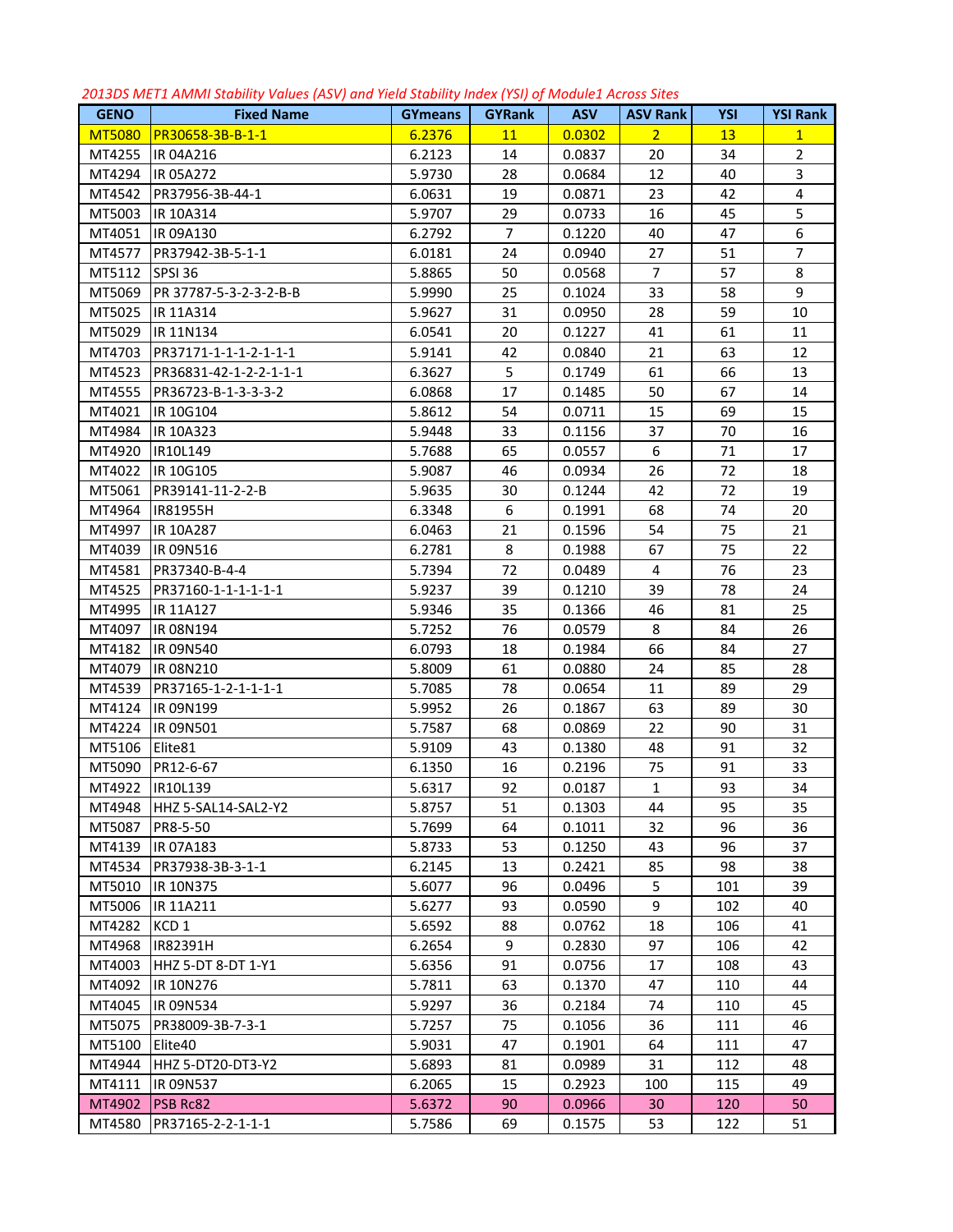| <b>GENO</b> | <b>Fixed Name</b>         | <b>GYmeans</b> | <b>GYRank</b>  | <b>ASV</b> | <b>ASV Rank</b> | <b>YSI</b> | <b>YSI Rank</b> |
|-------------|---------------------------|----------------|----------------|------------|-----------------|------------|-----------------|
| MT4983      | IR 10A317                 | 5.7661         | 67             | 0.1614     | 55              | 122        | 52              |
| MT4143      | IR 09N127                 | 5.8137         | 57             | 0.1948     | 65              | 122        | 53              |
| MT4563      | PR37285-17-31-12-1-21-1-2 | 5.5365         | 110            | 0.0699     | 14              | 124        | 54              |
| MT5102      | Elite <sub>68</sub>       | 5.7839         | 62             | 0.1826     | 62              | 124        | 55              |
| MT4070      | IR 09A105                 | 5.8747         | 52             | 0.2087     | 72              | 124        | 56              |
| MT4951      | HHZ 5-Y7-Y2-SUB1          | 5.7335         | 74             | 0.1570     | 52              | 126        | 57              |
| MT4208      | Zhongzu 14                | 5.8085         | 58             | 0.2033     | 69              | 127        | 58              |
| MT4048      | IR 07A107                 | 5.7432         | 70             | 0.1692     | 58              | 128        | 59              |
| MT4918      | IR09L324                  | 6.5234         | 4              | 0.3606     | 125             | 129        | 60              |
| MT4996      | IR 11A155                 | 5.8027         | 60             | 0.2033     | 70              | 130        | 61              |
| MT5000      | IR 10A207                 | 5.6731         | 84             | 0.1467     | 49              | 133        | 62              |
| MT4999      | IR 10A199                 | 5.9161         | 41             | 0.2735     | 96              | 137        | 63              |
| MT4098      | IR 07A257                 | 5.9005         | 48             | 0.2555     | 90              | 138        | 64              |
| MT4551      | PR38729-B-B-1-1           | 6.2185         | 12             | 0.3621     | 126             | 138        | 65              |
| MT4972      | IR85471H                  | 6.7886         | $\overline{2}$ | 0.3971     | 136             | 138        | 66              |
| MT5038      | IR 10N389                 | 5.9180         | 40             | 0.2866     | 99              | 139        | 67              |
| MT4251      | IR 06M147                 | 5.4331         | 127            | 0.0694     | 13              | 140        | 68              |
| MT4210      | IR 10F379                 | 5.6193         | 95             | 0.1310     | 45              | 140        | 69              |
| MT5076      | PR37942-3B-5-1-2          | 5.5455         | 107            | 0.1030     | 34              | 141        | 70              |
| MT4016      | IR 10A136                 | 5.9408         | 34             | 0.3112     | 107             | 141        | 71              |
| MT5086      | PR4-2-24                  | 5.5564         | 104            | 0.1198     | 38              | 142        | 72              |
| MT5113      | PR39495VAC3438            | 5.9291         | 37             | 0.3170     | 108             | 145        | 73              |
| MT4987      | IR 10N323                 | 5.3444         | 136            | 0.0637     | 10              | 146        | 74              |
| MT4288      | IR 07A137                 | 5.9097         | 44             | 0.2939     | 102             | 146        | 75              |
| MT4084      | IR 09N126                 | 6.6543         | 3              | 0.4317     | 143             | 146        | 76              |
| MT4571      | PR38001-3B-9-3-1          | 5.1667         | 145            | 0.0466     | 3               | 148        | 77              |
| MT4994      | IR 10A237                 | 5.7668         | 66             | 0.2403     | 82              | 148        | 78              |
| MT4947      | HHZ 5-SAL14-SAL2-Y1       | 5.9865         | 27             | 0.3537     | 122             | 149        | 79              |
| MT4227      | IR 73004-3-1-2-1          | 5.3967         | 132            | 0.0805     | 19              | 151        | 80              |
| MT4582      | PR37957-B-3-3-1-1         | 5.5495         | 105            | 0.1486     | 51              | 156        | 81              |
| MT4971      | IR85466H                  | 6.9827         | 1              | 0.6658     | 155             | 156        | 82              |
| MT4532      | PR37251-1-5-1-3           | 5.6673         | 86             | 0.2056     | 71              | 157        | 83              |
| MT4916      | IR08L216                  | 5.9087         | 45             | 0.3291     | 112             | 157        | 84              |
| MT4170      | IR 10A142                 | 5.5885         | 100            | 0.1692     | 59              | 159        | 85              |
| MT5434      | NSIC Rc132H (Mestizo 6)   | 6.2600         | 10             | 0.5120     | 150             | 160        | 86              |
| MT5026      | IR 10N310                 | 5.8389         | 55             | 0.3109     | 106             | 161        | 87              |
| MT4526      | PR37160-9-3-1-1-1-1       | 5.7364         | 73             | 0.2632     | 91              | 164        | 88              |
| MT5019      | IR 10A231                 | 6.0252         | 23             | 0.4186     | 141             | 164        | 89              |
| MT4989      | IR 10A235                 | 5.8949         | 49             | 0.3472     | 117             | 166        | 90              |
| MT4128      | IR 10A128                 | 5.9589         | 32             | 0.3849     | 134             | 166        | 91              |
| MT4976      | IR 10A325                 | 5.7060         | 79             | 0.2536     | 88              | 167        | 92              |
| MT4570      | PR38001-3B-5-2-1          | 5.5418         | 108            | 0.1693     | 60              | 168        | 93              |
| MT5065      | PR38712-2B-3-1-2          | 5.7023         | 80             | 0.2554     | 89              | 169        | 94              |
| MT5009      | IR 11A257                 | 5.7111         | 77             | 0.2652     | 92              | 169        | 95              |
| MT4565      | PR37241-3-1-3-1-1-2       | 5.3524         | 135            | 0.1043     | 35              | 170        | 96              |
| MT4270      | IR 10M239                 | 5.5193         | 113            | 0.1685     | 57              | 170        | 97              |
| MT5059      | PR 38269-6-2-2-3-B        | 5.7396         | 71             | 0.2937     | 101             | 172        | 98              |
| MT5088      | PR8-5-58                  | 5.6206         | 94             | 0.2328     | 80              | 174        | 99              |
| MT4068      | IR 09N496                 | 5.6650         | 87             | 0.2531     | 87              | 174        | 100             |
| MT4140      | IR 07A250                 | 6.0433         | 22             | 0.5253     | 152             | 174        | 101             |
| MT4998      | IR 11A327                 | 5.9267         | 38             | 0.4019     | 138             | 176        | 102             |

*2013DS MET1 AMMI Stability Values (ASV) and Yield Stability Index (YSI) of Module1 Across Sites*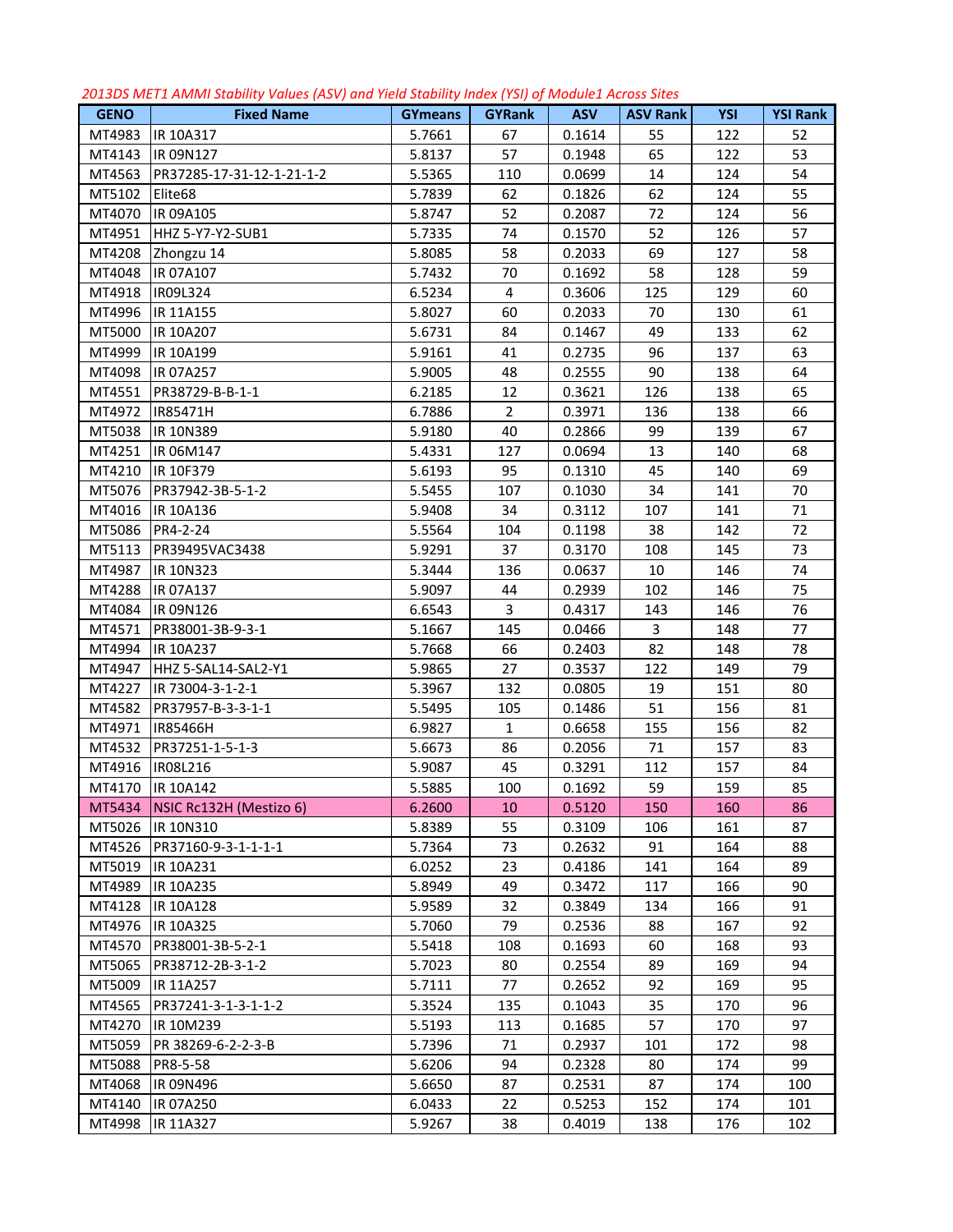| <b>GENO</b>      | <b>Fixed Name</b>       |                          | $ \, . \, . \, . \, . \, . \, .$ | <b>ASV</b>       | <b>ASV Rank</b> | YSI | <b>YSI Rank</b> |
|------------------|-------------------------|--------------------------|----------------------------------|------------------|-----------------|-----|-----------------|
| MT5074           | PR 37790-26-1-2-2-1-B-B | <b>GYmeans</b><br>5.0043 | <b>GYRank</b><br>152             | 0.0921           | 25              | 177 | 103             |
| MT4990           | <b>IR 10A239</b>        | 5.6803                   | 83                               | 0.2669           | 94              | 177 | 104             |
|                  |                         | 5.8227                   | 56                               |                  | 123             | 179 | 105             |
| MT5023<br>MT4901 | IR 11A298<br>PSB Rc10   |                          | 153                              | 0.3539           | 29              |     | 106             |
|                  | IR 11A318               | 4.9929                   | 59                               | 0.0954<br>0.3542 | 124             | 182 | 107             |
| MT5035           |                         | 5.8070                   | 89                               |                  |                 | 183 |                 |
| MT4935           | IR 10C146               | 5.6543                   |                                  | 0.3028           | 104             | 193 | 108             |
| MT4533           | PR37274-6-32-8-2-2-1    | 5.2514                   | 141                              | 0.1623           | 56              | 197 | 109             |
| MT5093           | PR3-1-5                 | 5.5180                   | 114                              | 0.2834           | 98              | 212 | 110             |
| MT5096           | Elite26                 | 5.3555                   | 134                              | 0.2279           | 79              | 213 | 111             |
| MT4941           | HHZ 2-Y3-Y1-Y1          | 5.5670                   | 103                              | 0.3283           | 111             | 214 | 112             |
| MT4083           | IR10M243                | 5.3148                   | 139                              | 0.2215           | 77              | 216 | 113             |
| MT5091           | PR12-6-69               | 5.3596                   | 133                              | 0.2407           | 83              | 216 | 114             |
| MT4579           | PR35766-B-7-5-3-4-1     | 5.4548                   | 123                              | 0.2656           | 93              | 216 | 115             |
| MT4923           | IR10L185                | 5.6675                   | 85                               | 0.3783           | 131             | 216 | 116             |
| MT4921           | IR10L182                | 5.5857                   | 101                              | 0.3525           | 120             | 221 | 117             |
| MT4958           | HHZ 17-Y16-Y3-SAL1      | 5.4942                   | 117                              | 0.3042           | 105             | 222 | 118             |
| MT5104           | Elite74                 | 5.0833                   | 150                              | 0.2160           | 73              | 223 | 119             |
| MT4114           | IR 08M113               | 5.1520                   | 147                              | 0.2198           | 76              | 223 | 120             |
| MT4919           | IR09L225                | 5.5380                   | 109                              | 0.3355           | 114             | 223 | 121             |
| MT4254           | IR 09N184               | 5.1634                   | 146                              | 0.2215           | 78              | 224 | 122             |
| MT4914           | IR 78875-207-B-3        | 5.3254                   | 138                              | 0.2444           | 86              | 224 | 123             |
| MT4915           | IR06L132                | 5.6846                   | 82                               | 0.4422           | 144             | 226 | 124             |
| MT4957           | HHZ 15-DT4-DT1-Y1       | 5.5235                   | 112                              | 0.3393           | 116             | 228 | 125             |
| MT5105           | Elite77                 | 5.6036                   | 98                               | 0.3793           | 132             | 230 | 126             |
| MT4002           | HHZ 5-SAL 9-Y 3-Y 1     | 5.0432                   | 151                              | 0.2396           | 81              | 232 | 127             |
| MT4946           | HHZ 5-SAL8-DT3-SUB1     | 5.5330                   | 111                              | 0.3532           | 121             | 232 | 128             |
| MT4218           | IR 09N508               | 5.1324                   | 149                              | 0.2408           | 84              | 233 | 129             |
| MT4260           | IR 09N514               | 5.4493                   | 125                              | 0.3380           | 115             | 240 | 130             |
| MT5101           | Elite66                 | 5.4524                   | 124                              | 0.3477           | 118             | 242 | 131             |
| MT4166           | IR 10N272               | 5.6064                   | 97                               | 0.4622           | 146             | 243 | 132             |
| MT4281           | Huanghuazhan            | 5.2214                   | 143                              | 0.2964           | 103             | 246 | 133             |
| MT5110           | Elite12                 | 5.3346                   | 137                              | 0.3188           | 109             | 246 | 134             |
| MT4277           | IR 10A135               | 5.4661                   | 121                              | 0.3714           | 129             | 250 | 135             |
|                  | MT4134  IR 10A117       | 5.4777                   | 120                              | 0.3744           | 130             | 250 | 136             |
| MT5049           | IR 88379-1-AJY1-B       | 4.6076                   | 156                              | 0.2697           | 95              | 251 | 137             |
| MT4955           | HHZ 8-SAL6-SAL3-SAL1    | 5.4945                   | 116                              | 0.3920           | 135             | 251 | 138             |
| MT4222           | IR 03N137               | 5.5911                   | 99                               | 0.6617           | 154             | 253 | 139             |
| MT4943           | HHZ 5-DT20-DT2-DT1      | 5.5476                   | 106                              | 0.4748           | 148             | 254 | 140             |
| MT4011           | HHZ 5-SAL 10-DT 3-Y 2   | 5.2398                   | 142                              | 0.3339           | 113             | 255 | 141             |
| MT4199           | IR 09N506               | 5.5760                   | 102                              | 0.5581           | 153             | 255 | 142             |
| MT4162           | IR 10N134               | 5.4269                   | 129                              | 0.3693           | 128             | 257 | 143             |
| MT4122           | IR 09N530               | 5.5005                   | 115                              | 0.4221           | 142             | 257 | 144             |
| MT5052           | IR 87934-2-2-3-B        | 5.1466                   | 148                              | 0.3256           | 110             | 258 | 145             |
| MT5068           | PR38854-30-2-3-1-B      | 5.3983                   | 131                              | 0.3674           | 127             | 258 | 146             |
| MT4027           | IR 09A138               | 5.4875                   | 119                              | 0.4108           | 139             | 258 | 147             |
| MT4583           | PR37934-3B-8-2-2        | 5.4335                   | 126                              | 0.3846           | 133             | 259 | 148             |
| MT4980           | IR 10A240               | 5.4644                   | 122                              | 0.3997           | 137             | 259 | 149             |
| MT5433           | NSIC Rc238              | 5.4936                   | 118                              | 0.4701           | 147             | 265 | 150             |
| MT4558           | PR38677-2-1             | 5.4259                   | 130                              | 0.4151           | 140             | 270 | 151             |
| MT4954           | HHZ 6-SAL16-LI1-LI1     | 4.7373                   | 154                              | 0.3488           | 119             | 273 | 152             |
| MT4637           | PR37957-B-3-3-1-1-1     | 5.4306                   | 128                              | 0.4602           | 145             | 273 | 153             |
|                  |                         |                          |                                  |                  |                 |     |                 |

## *2013DS MET1 AMMI Stability Values (ASV) and Yield Stability Index (YSI) of Module1 Across Sites*